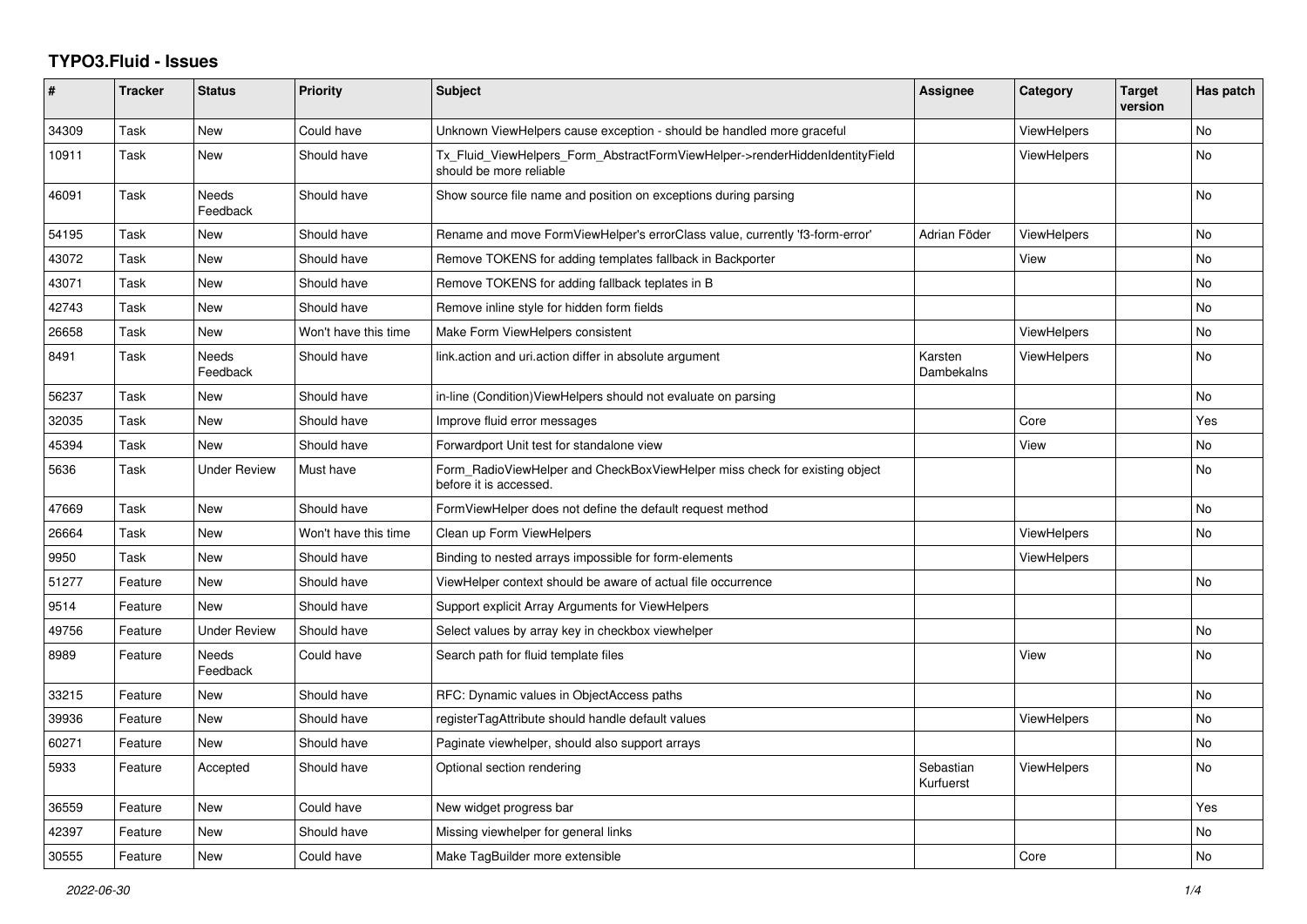| ∦     | <b>Tracker</b> | <b>Status</b>            | <b>Priority</b> | <b>Subject</b>                                                                                | <b>Assignee</b>        | Category    | <b>Target</b><br>version | Has patch |
|-------|----------------|--------------------------|-----------------|-----------------------------------------------------------------------------------------------|------------------------|-------------|--------------------------|-----------|
| 33394 | Feature        | <b>Needs</b><br>Feedback | Should have     | Logical expression parser for BooleanNode                                                     | <b>Tobias Liebig</b>   | Core        |                          | No        |
| 51100 | Feature        | New                      | Must have       | Links with absolute URI should have the option of URI Scheme                                  |                        | ViewHelpers |                          | No        |
| 37095 | Feature        | New                      | Should have     | It should be possible to set a different template on a Fluid TemplateView inside an<br>action | Christopher<br>Hlubek  |             |                          | No        |
| 4704  | Feature        | <b>New</b>               | Should have     | Improve parsing exception messages                                                            |                        | Core        |                          |           |
| 9005  | Feature        | Accepted                 | Could have      | Fluid Template Analyzer (FTA)                                                                 | Sebastian<br>Kurfuerst |             |                          |           |
| 10472 | Feature        | <b>New</b>               | Could have      | Fluid Standalone distribution                                                                 |                        | Core        |                          | No        |
| 31955 | Feature        | New                      | Should have     | f:uri.widget                                                                                  |                        | Widgets     |                          | No        |
| 62346 | Feature        | New                      | Could have      | f:comment should have high precende                                                           |                        | Core        | 3.x                      | No        |
| 45153 | Feature        | New                      | Should have     | f:be.menus.actionMenuItem - Detection of the current select option is insufficient            |                        |             |                          | No        |
| 45345 | Feature        | Needs<br>Feedback        | Should have     | Easy to use comments for fluid that won't show in output                                      |                        |             |                          |           |
| 1907  | Feature        | New                      | Could have      | Default values for view helpers based on context                                              |                        | Core        |                          |           |
| 3725  | Feature        | New                      | Could have      | <b>CSS Engine</b>                                                                             | Christian Müller       | ViewHelpers |                          | No.       |
| 52640 | Feature        | <b>Under Review</b>      | Should have     | Create an UnlessViewHelper as opposite to the IfViewHelper                                    | Marc Neuhaus           |             |                          | No        |
| 7608  | Feature        | New                      | Could have      | Configurable shorthand/object accessor delimiters                                             |                        | Core        |                          | Yes       |
| 38130 | Feature        | New                      | Should have     | Checkboxes and multiple select fields should have an assignable default value                 |                        |             |                          | No        |
| 60181 | Feature        | <b>New</b>               | Could have      | Caching mechanism for Fluid Views/Templates                                                   |                        | View        |                          | <b>No</b> |
| 3291  | Feature        | Needs<br>Feedback        | Should have     | Cacheable viewhelpers                                                                         |                        |             |                          | No        |
| 46545 | Feature        | New                      | Should have     | Better support for arrays in options of SelectViewHelper                                      |                        |             |                          | No        |
| 48355 | Feature        | New                      | Could have      | Assign output of viewhelper to template variable for further processing.                      |                        |             |                          |           |
| 36410 | Feature        | New                      | Should have     | Allow templates to send arguments back to layout                                              |                        | ViewHelpers |                          | No        |
| 43346 | Feature        | <b>Under Review</b>      | Should have     | Allow property mapping configuration via template                                             | Karsten<br>Dambekalns  | ViewHelpers | 2.1                      | No.       |
| 40081 | Feature        | New                      | Should have     | Allow assigned variables as keys in arrays                                                    |                        |             |                          | <b>No</b> |
| 60003 | Feature        | New                      | Should have     | Add required-Attribute to f:form.password                                                     |                        | ViewHelpers |                          | No        |
| 46257 | Feature        | <b>Under Review</b>      | Should have     | Add escape sequence support for Fluid                                                         |                        | Core        |                          | No        |
| 50888 | <b>Bug</b>     | <b>Under Review</b>      | Should have     | WSOD by changing name of section and if Fluid caches are generated                            |                        |             |                          | No        |
| 52419 | Bug            | New                      | Should have     | Wrong PHPDocs notation for default value inline f:translate viewhelper                        |                        |             | 2.0                      | No        |
| 47006 | <b>Bug</b>     | <b>Under Review</b>      | Should have     | widget identifier are not unique                                                              |                        |             |                          | No        |
| 33551 | <b>Bug</b>     | New                      | Must have       | View helper values break out of a partial scope                                               | Sebastian<br>Kurfuerst | Core        |                          | No        |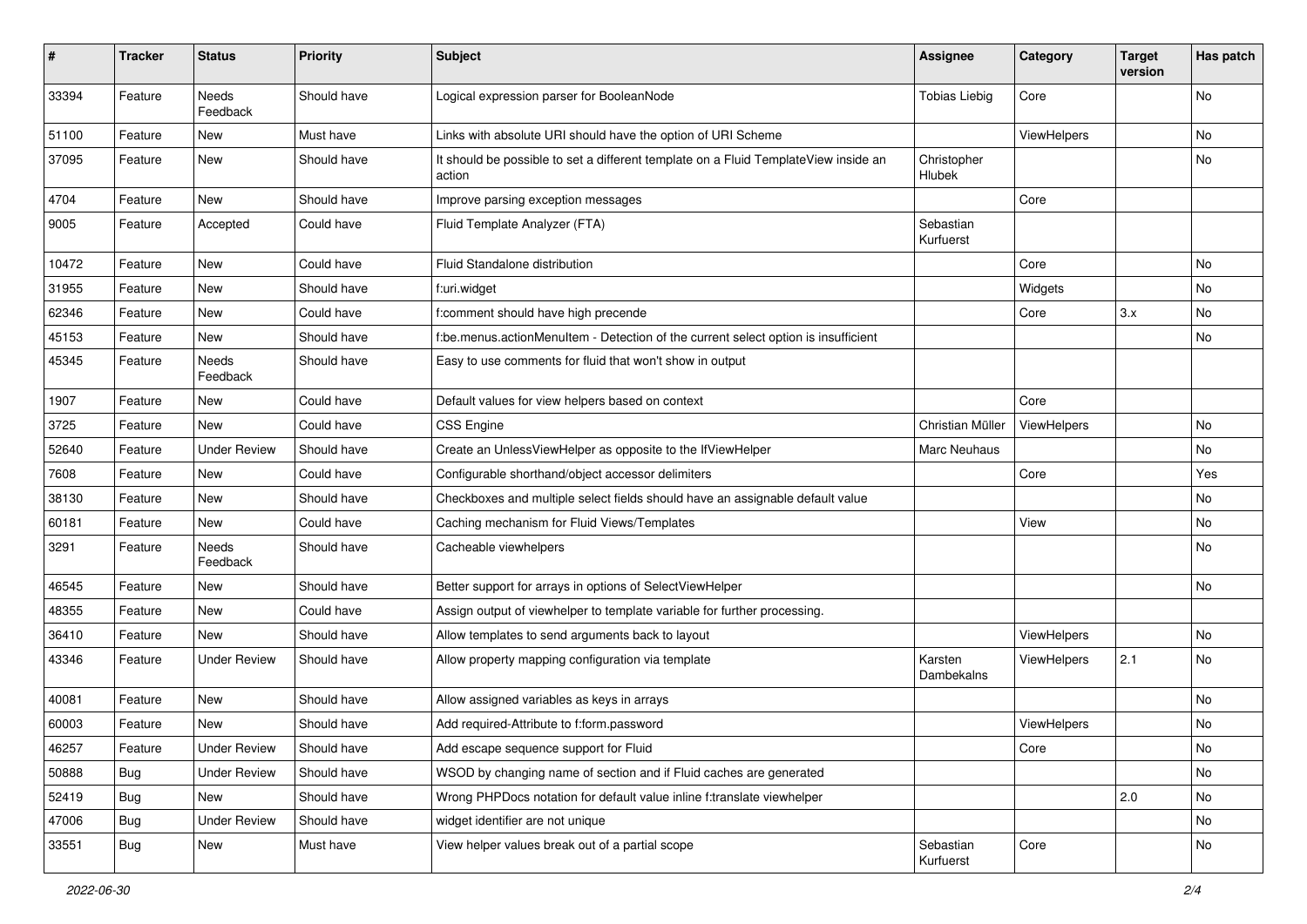| #     | <b>Tracker</b> | <b>Status</b>       | <b>Priority</b> | <b>Subject</b>                                                                            | Assignee               | Category    | <b>Target</b><br>version | Has patch |
|-------|----------------|---------------------|-----------------|-------------------------------------------------------------------------------------------|------------------------|-------------|--------------------------|-----------|
| 3481  | Bug            | New                 | Should have     | Use ViewHelperVariableContainer in PostParseFacet                                         |                        | Core        |                          | <b>No</b> |
| 52591 | Bug            | New                 | Should have     | The Pagination Widget broken for joined objects                                           |                        |             |                          | No        |
| 60856 | Bug            | New                 | Must have       | Target attribute not supported by the form viewhelper                                     |                        | ViewHelpers |                          | Yes       |
| 44234 | Bug            | <b>Under Review</b> | Should have     | selectViewHelper's sorting does not respect locale collation                              |                        | ViewHelpers | 2.1                      | No        |
| 65424 | Bug            | Under Review        | Should have     | SelectViewHelper must respect option(Value Label)Field for arrays                         |                        | ViewHelpers |                          | No        |
| 39990 | Bug            | New                 | Should have     | Same form twice in one template: hidden fields for empty values are only rendered<br>once |                        | Core        |                          | <b>No</b> |
| 38369 | Bug            | New                 | Must have       | Resource ViewHelpers should not fall back to request package                              |                        | View        |                          | <b>No</b> |
| 34682 | Bug            | <b>Under Review</b> | Should have     | Radio Button missing checked on validation error                                          |                        | ViewHelpers |                          | <b>No</b> |
| 45384 | Bug            | New                 | Must have       | Persisted entity object in widget-configuration cannot be deserialized (after reload)     |                        | Widgets     | 2.0.1                    | <b>No</b> |
| 36655 | <b>Bug</b>     | New                 | Should have     | <b>Pagination Links</b>                                                                   |                        | Widgets     |                          | No        |
| 53806 | Bug            | <b>Under Review</b> | Should have     | Paginate widget maximumNumberOfLinks rendering wrong number of links                      | Bastian<br>Waidelich   | Widgets     |                          | <b>No</b> |
| 40064 | Bug            | New                 | Must have       | Multiselect is not getting persisted                                                      |                        | ViewHelpers |                          | <b>No</b> |
| 33628 | Bug            | Needs<br>Feedback   | Must have       | Multicheckboxes (multiselect) for Collections don't work                                  | Christian Müller       | ViewHelpers |                          | No        |
| 40998 | Bug            | Under Review        | Should have     | Missing parent request namespaces in form field name prefix                               | Sebastian<br>Kurfuerst | ViewHelpers | 1.1.1                    | <b>No</b> |
| 28549 | <b>Bug</b>     | New                 | Should have     | make widgets cacheable, i.e. not implement childnodeaccess interface                      |                        |             |                          | <b>No</b> |
| 27607 | Bug            | New                 | Must have       | Make Fluid comparisons work when first element is STRING, second is NULL.                 |                        | Core        |                          | <b>No</b> |
| 55008 | <b>Bug</b>     | <b>Under Review</b> | Should have     | Interceptors should be used in Partials                                                   | Christian Müller       |             |                          | No        |
| 57885 | <b>Bug</b>     | New                 | Must have       | Inputs are cleared from a second form if the first form produced a vallidation error      |                        |             |                          | <b>No</b> |
| 28553 | <b>Bug</b>     | New                 | Should have     | improve XHProf test setup                                                                 |                        |             |                          | No        |
| 59057 | Bug            | Under Review        | Must have       | Hidden empty value fields shoud be disabled when related field is disabled                | Bastian<br>Waidelich   | ViewHelpers |                          | <b>No</b> |
| 58862 | Bug            | Needs<br>Feedback   | Should have     | FormViewHelper doesn't accept NULL as value for \$arguments                               | Bastian<br>Waidelich   | ViewHelpers |                          | Yes       |
| 58983 | Bug            | New                 | Should have     | format.date does not respect linebreaks and throws exception                              |                        |             |                          | <b>No</b> |
| 8648  | <b>Bug</b>     | New                 | Should have     | format.crop ViewHelper should support all features of the crop stdWrap function           |                        | ViewHelpers |                          | No        |
| 49038 | <b>Bug</b>     | New                 | Must have       | form.select does not select the first item if prependOptionValue is used                  |                        |             |                          | No        |
| 37619 | Bug            | New                 | Should have     | Fatal Error when using variable in name attribute of Section ViewHelper                   |                        | ViewHelpers |                          | No        |
| 58921 | Bug            | New                 | Should have     | f:form.* VHs crash if NOT inside f:form but followed by f:form                            |                        |             |                          | No        |
| 49600 | Bug            | New                 | Should have     | f:form tag shown as a HTML on frontend                                                    |                        | ViewHelpers |                          | No        |
| 52536 | <b>Bug</b>     | <b>Under Review</b> | Should have     | Errorclass not set if no property-attribute set                                           |                        |             |                          |           |